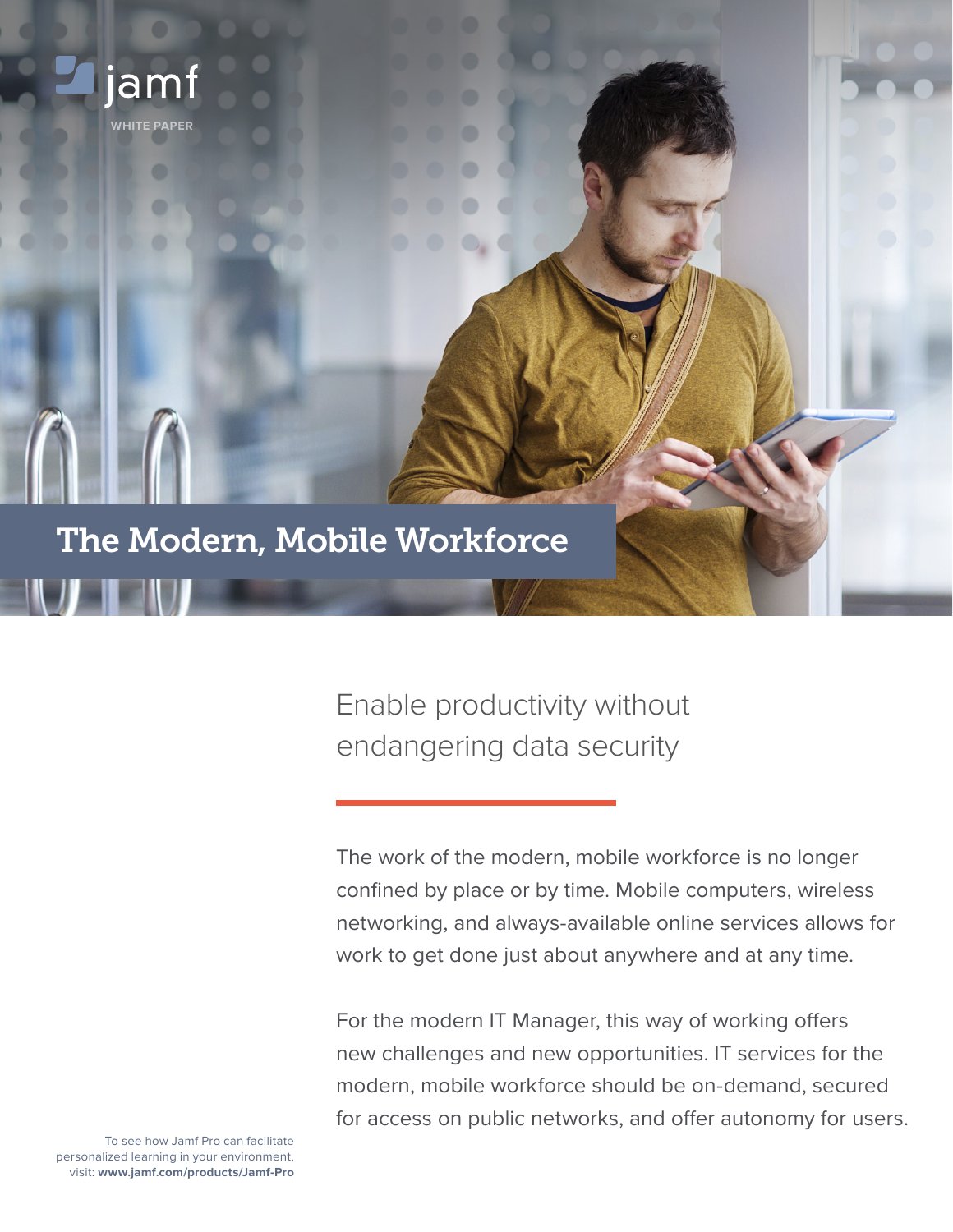### **1. ON-DEMAND SERVICES**

On-demand services are critical for a productive workforce. When needs change or new resources are required, on-demand services eliminate wasted time and disruption. Digital services are a natural fit for on-demand deployment: e.g. software installation, online services, device configuration, and resource downloads.

Physical services are equally useful for on-demand access: e.g. keyboards, mice, fresh batteries, and printer toner. The potential cost of misused resources is small compared to the productivity benefits of a fully ondemand IT service culture.

Apple sets a great example with their App Store and Retail store. IT Managers can follow their lead with an internal on-demand service catalog and equipment depot.

## **2. SECURITY**

Security is a constant challenge for IT Managers, and the mobile workforce increases the challenge by using public, untrusted networks. Work gets done at home, in airports, hotels, and everywhere else wireless networks are found.

Since the network can't be trusted, the security policies should focus on securing the end points (data at rest) and the network traffic (data in transit). Apple offers arguably the best security controls for the modern mobile workforce, without any impact to the user experience.

#### **3. AUTONOMY**

Autonomy as an IT Service philosophy drives productivity and employee satisfaction. The same frustration with a boss who micro-manages applies to an IT Manager who tries to micro-manage the computing experience.

No IT Manager is able to identify the unique needs of a user better than the user themselves. A company culture of user autonomy promotes productivity gains beyond the IT service domain, as well. Workers who feel empowered are more likely to feel engaged at work and more productive on the job.

Apple's native security controls are designed for easeof-use and, once configured, require minimal interaction from users. This is ideal for the individual or small business. For larger organizations, remote management tools are essential to configure, deploy, and audit security configurations.

Work gets done at home, in airports, hotels, and everywhere else wireless networks are found.